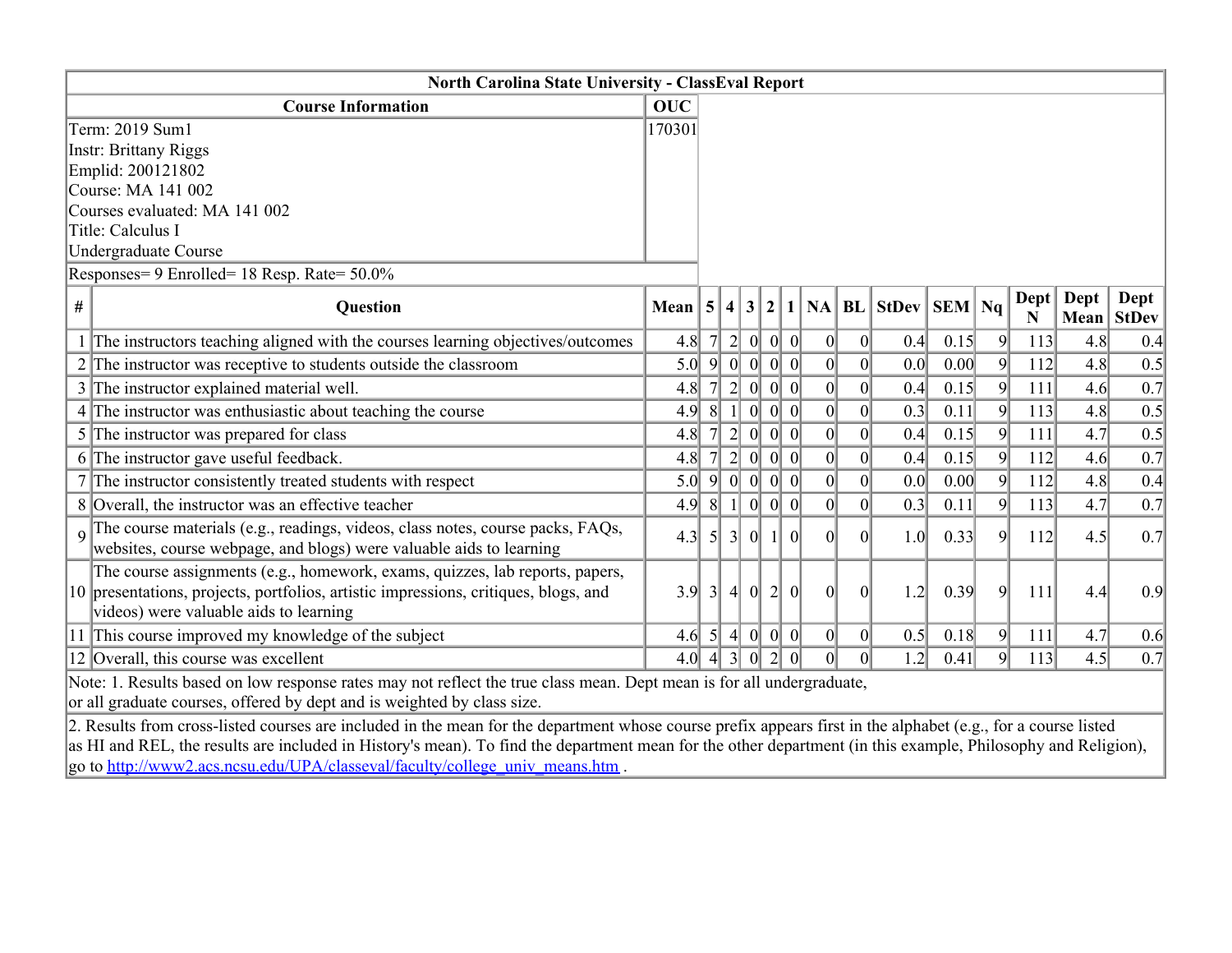|          | <b>North Carolina State University - ClassEval Report</b>                                                                                                                                                     |                      |  |  |  |   |                  |                 |                 |                              |      |  |                     |          |                    |
|----------|---------------------------------------------------------------------------------------------------------------------------------------------------------------------------------------------------------------|----------------------|--|--|--|---|------------------|-----------------|-----------------|------------------------------|------|--|---------------------|----------|--------------------|
|          | <b>Course Information</b>                                                                                                                                                                                     | <b>OUC</b>           |  |  |  |   |                  |                 |                 |                              |      |  |                     |          |                    |
|          | Term: 2019 Sprg                                                                                                                                                                                               | 170301               |  |  |  |   |                  |                 |                 |                              |      |  |                     |          |                    |
|          | <b>Instr: Brittany Riggs</b>                                                                                                                                                                                  |                      |  |  |  |   |                  |                 |                 |                              |      |  |                     |          |                    |
|          | Emplid: 200121802                                                                                                                                                                                             |                      |  |  |  |   |                  |                 |                 |                              |      |  |                     |          |                    |
|          | Course: MA 114 003                                                                                                                                                                                            |                      |  |  |  |   |                  |                 |                 |                              |      |  |                     |          |                    |
|          | Courses evaluated: MA 114 003                                                                                                                                                                                 |                      |  |  |  |   |                  |                 |                 |                              |      |  |                     |          |                    |
|          | Title: Intr Finit MA Appl                                                                                                                                                                                     |                      |  |  |  |   |                  |                 |                 |                              |      |  |                     |          |                    |
|          | Undergraduate Course                                                                                                                                                                                          |                      |  |  |  |   |                  |                 |                 |                              |      |  |                     |          |                    |
|          | Responses= 79 Enrolled= 215 Resp. Rate= 36.7%                                                                                                                                                                 |                      |  |  |  |   |                  |                 |                 |                              |      |  |                     |          |                    |
| #        | Question                                                                                                                                                                                                      | Mean $ 5 $           |  |  |  |   |                  |                 |                 | $4 3 2 1 NA BL StDev SEM Na$ |      |  | $\text{Depth}$<br>N | Dept $ $ | Dept<br>Mean StDev |
|          | 1 The instructors teaching aligned with the courses learning objectives/outcomes                                                                                                                              | 4.2 38 31 32 4       |  |  |  |   |                  | 0               | $1\vert$        | 1.0                          | 0.12 |  | 78 3,842            | 4.5      | 0.8                |
|          | $2$ The instructor was receptive to students outside the classroom                                                                                                                                            | 4.1 37 23 9          |  |  |  |   | 4 4              |                 |                 | 1.1                          | 0.13 |  | 77 3,737            | 4.4      | 0.9                |
|          | 3 The instructor explained material well.                                                                                                                                                                     | 3.6 30 19 99 10      |  |  |  |   |                  | 0               | $\overline{2}$  | 1.4                          | 0.16 |  | 77 3,836            | 4.1      | 1.1                |
|          | 4 The instructor was enthusiastic about teaching the course                                                                                                                                                   | 4.2 37 25 10 4 2     |  |  |  |   |                  | $\vert 0 \vert$ |                 | 1.0                          | 0.12 |  | 78 3,838            | 4.4      | 0.9                |
|          | 5 The instructor was prepared for class                                                                                                                                                                       | 4.3 42 28 4          |  |  |  | 1 | $\left 4\right $ | 0               | 0               | 1.0                          | 0.11 |  | 79 3,833            | 4.5      | 0.8                |
|          | 6 The instructor gave useful feedback.                                                                                                                                                                        | 3.7 27 21 15 96      |  |  |  |   |                  | 0               |                 | 1.3                          | 0.14 |  | 78 3,789            | 4.2      | 1.0                |
|          | 7 The instructor consistently treated students with respect                                                                                                                                                   | 4.2 41 25 8 05       |  |  |  |   |                  | 0               | 0               | 1.1                          | 0.12 |  | 79 3,837            | 4.5      | 0.8                |
|          | 8 Overall, the instructor was an effective teacher                                                                                                                                                            | 3.7 31 18 12 10 8    |  |  |  |   |                  | $\vert 0 \vert$ | $\vert 0 \vert$ | 1.4                          | 0.16 |  | 79 3,831            | 4.3      | 1.1                |
| $\Omega$ | The course materials (e.g., readings, videos, class notes, course packs, FAQs,<br>websites, course webpage, and blogs) were valuable aids to learning                                                         | $3.9 30 27$ $5 12$ 3 |  |  |  |   |                  |                 | $\overline{2}$  | 1.2                          | 0.14 |  | 77 3,764            | 4.3      | 0.9                |
|          | The course assignments (e.g., homework, exams, quizzes, lab reports, papers,<br>10 presentations, projects, portfolios, artistic impressions, critiques, blogs, and<br>videos) were valuable aids to learning | $3.9$ 28 30 6 9 5    |  |  |  |   |                  | 0               |                 | 1.2                          | 0.14 |  | 78 3,752            | 4.2      | 1.0                |
|          | 11 This course improved my knowledge of the subject                                                                                                                                                           | 3.9 31 27 8          |  |  |  |   | 4 7              | 0               | $\overline{2}$  | 1.2                          | 0.14 |  | 77 3,801            | 4.4      | 0.9                |
|          | 12 Overall, this course was excellent                                                                                                                                                                         | 3.5 22 22 13 10 10   |  |  |  |   |                  | $\overline{0}$  | $\overline{2}$  | 1.4                          | 0.16 |  | 77 3,801            | 4.1      | 1.1                |
|          | Note: 1. Results based on low response rates may not reflect the true class mean. Dept mean is for all undergraduate,                                                                                         |                      |  |  |  |   |                  |                 |                 |                              |      |  |                     |          |                    |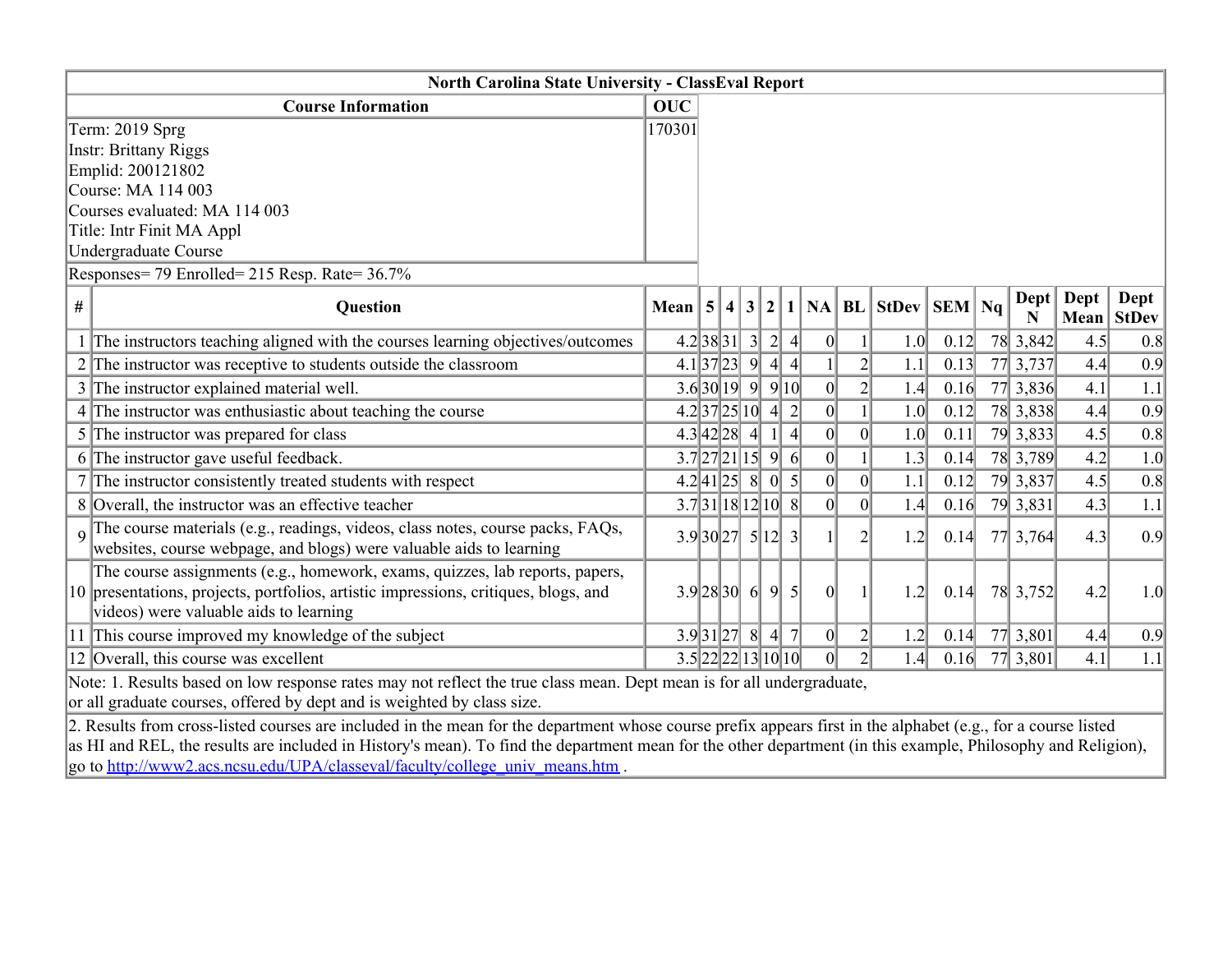| North Carolina State University - ClassEval Report                                                                                                                                                            |            |             |  |  |                         |          |                 |                                               |      |    |             |                |            |
|---------------------------------------------------------------------------------------------------------------------------------------------------------------------------------------------------------------|------------|-------------|--|--|-------------------------|----------|-----------------|-----------------------------------------------|------|----|-------------|----------------|------------|
| <b>Course Information</b>                                                                                                                                                                                     | <b>OUC</b> |             |  |  |                         |          |                 |                                               |      |    |             |                |            |
| Term: 2018 Fall                                                                                                                                                                                               | 170301     |             |  |  |                         |          |                 |                                               |      |    |             |                |            |
| <b>Instr: Brittany Riggs</b>                                                                                                                                                                                  |            |             |  |  |                         |          |                 |                                               |      |    |             |                |            |
| Emplid: 200121802                                                                                                                                                                                             |            |             |  |  |                         |          |                 |                                               |      |    |             |                |            |
| Course: MA 141 004                                                                                                                                                                                            |            |             |  |  |                         |          |                 |                                               |      |    |             |                |            |
| Courses evaluated: MA 141 004                                                                                                                                                                                 |            |             |  |  |                         |          |                 |                                               |      |    |             |                |            |
| Title: Calculus I<br>Undergraduate Course                                                                                                                                                                     |            |             |  |  |                         |          |                 |                                               |      |    |             |                |            |
| Responses= 74 Enrolled= 87 Resp. Rate= 85.1%                                                                                                                                                                  |            |             |  |  |                         |          |                 |                                               |      |    |             |                |            |
|                                                                                                                                                                                                               |            |             |  |  |                         |          |                 |                                               |      |    |             |                | Dept       |
| $\#$<br>Question                                                                                                                                                                                              |            |             |  |  |                         |          |                 | Mean $ 5 4 3 2 1 $ NA   BL   StDev   SEM   Nq |      |    | Dept  <br>N | $\text{Depth}$ | Mean StDev |
| 1 The instructors teaching aligned with the courses learning objectives/outcomes                                                                                                                              |            |             |  |  | $4.8$ 57 17 0 0 0       | 0        | 0               | 0.4                                           | 0.05 |    | 74 5,418    | 4.5            | 0.8        |
| 2 The instructor was receptive to students outside the classroom                                                                                                                                              |            | 4.6 46 25 2 |  |  | 0 <br>$\left  \right $  | 0        | 0               | 0.6                                           | 0.07 |    | 74 5,267    | 4.4            | 0.9        |
| 3 The instructor explained material well.                                                                                                                                                                     |            |             |  |  | 4.4 38 25 7 2 0         | 0        | $\overline{2}$  | 0.8                                           | 0.09 |    | 72 5,399    | 4.1            | 1.1        |
| 4 The instructor was enthusiastic about teaching the course                                                                                                                                                   |            |             |  |  | 4.7 50 23 0 0 0         | 0        |                 | 0.5                                           | 0.06 |    | 73 5,411    | 4.4            | 0.9        |
| 5 The instructor was prepared for class                                                                                                                                                                       |            |             |  |  | 4.8 61 12 0 00          | 0        |                 | 0.4                                           | 0.04 |    | 73 5,402    | 4.5            | 0.8        |
| 6 The instructor gave useful feedback.                                                                                                                                                                        |            |             |  |  | 4.4 44 20 6 3 0         | 0        |                 | 0.8                                           | 0.10 |    | 73 5,344    | 4.2            | 1.0        |
| 7 The instructor consistently treated students with respect                                                                                                                                                   |            |             |  |  | 4.9 63 11 0 00          | 0        | 0               | 0.4                                           | 0.04 |    | 74 5,399    | 4.6            | 0.7        |
| 8 Overall, the instructor was an effective teacher                                                                                                                                                            |            |             |  |  | $4.5$ $ 47 20$ $ 5 1 0$ | 0        |                 | 0.7                                           | 0.08 |    | 73 5,403    | 4.3            | 1.0        |
| The course materials (e.g., readings, videos, class notes, course packs, FAQs,<br>websites, course webpage, and blogs) were valuable aids to learning                                                         |            |             |  |  | $4.2$ 28 32 10 3 0      |          |                 | 0.8                                           | 0.10 |    | 73 5,303    | 4.3            | 0.9        |
| The course assignments (e.g., homework, exams, quizzes, lab reports, papers,<br>10 presentations, projects, portfolios, artistic impressions, critiques, blogs, and<br>videos) were valuable aids to learning |            | 4.2 31 32 7 |  |  | 3 1                     | $\Omega$ | $\vert$         | 0.9                                           | 0.10 |    | 74 5,301    | 4.2            | 1.0        |
| 11 This course improved my knowledge of the subject                                                                                                                                                           |            |             |  |  | 4.4 41 25 330           | 0        | $2\vert$        | 0.8                                           | 0.09 |    | 72 5,348    | 4.4            | 0.9        |
| 12 Overall, this course was excellent                                                                                                                                                                         |            |             |  |  | 4.3 32 35 6 0 1         | 0        | $\vert 0 \vert$ | 0.7                                           | 0.09 |    | 74 5,363    | 4.1            | 1.1        |
| 13 Lab sessions contributed to mastery of course concepts                                                                                                                                                     |            |             |  |  | 3.9 14 15 950           | 27       | 31              | 1.0                                           | 0.15 | 43 | 970         | 4.1            | 1.0        |
| 14 Lab facilities, equipment, supplies, etc. were adequate                                                                                                                                                    |            |             |  |  | $4.2 16 14$ 5 2 0       | 33       | 37              | 0.9                                           | 0.14 | 37 | 859         | 4.2            | 0.8        |
| 15 The degree of lab difficulty was appropriate                                                                                                                                                               |            |             |  |  | 4.0 15 14 11 10         | 28       | 33              | 0.9                                           | 0.14 | 41 | 931         | 4.2            | 0.8        |
| 16 Overall, the labs were effective learning experiences                                                                                                                                                      |            |             |  |  | 4.0 15 15 930           | 28       | 32              | 0.9                                           | 0.15 | 42 | 947         | 4.1            | 0.9        |
| Note: 1. Results based on low response rates may not reflect the true class mean. Dept mean is for all undergraduate,<br>$1 + 1 = 1$ 00 11 1 $1 + 1$ 11 11 1                                                  |            |             |  |  |                         |          |                 |                                               |      |    |             |                |            |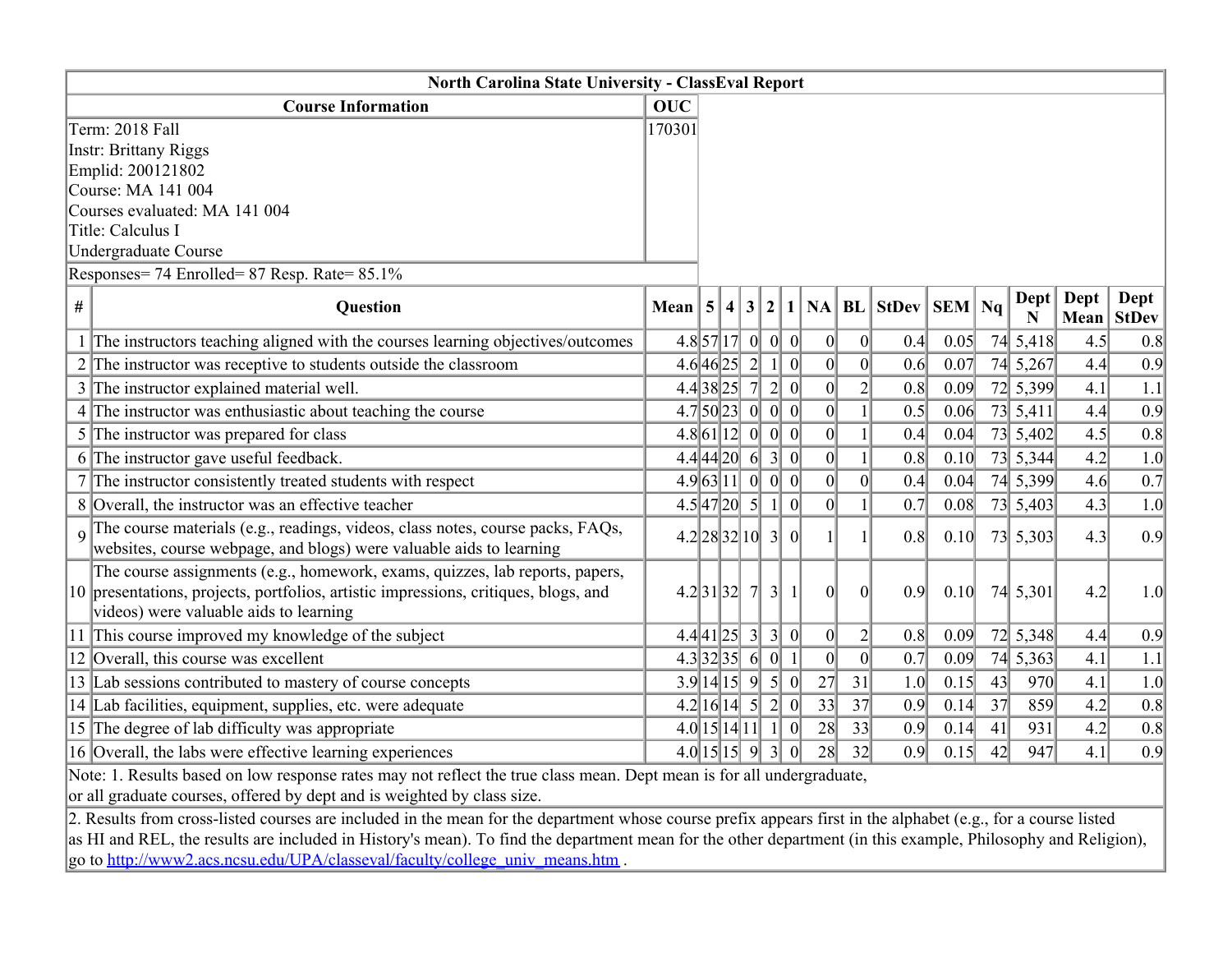| <b>North Carolina State University - ClassEval Report</b>                                                                                                                                                     |            |             |  |   |                            |          |                 |                                        |      |    |           |          |            |
|---------------------------------------------------------------------------------------------------------------------------------------------------------------------------------------------------------------|------------|-------------|--|---|----------------------------|----------|-----------------|----------------------------------------|------|----|-----------|----------|------------|
| <b>Course Information</b>                                                                                                                                                                                     | <b>OUC</b> |             |  |   |                            |          |                 |                                        |      |    |           |          |            |
| Term: 2018 Sprg                                                                                                                                                                                               | 170301     |             |  |   |                            |          |                 |                                        |      |    |           |          |            |
| <b>Instr: Brittany Riggs</b>                                                                                                                                                                                  |            |             |  |   |                            |          |                 |                                        |      |    |           |          |            |
| Emplid: 200121802                                                                                                                                                                                             |            |             |  |   |                            |          |                 |                                        |      |    |           |          |            |
| Course: MA 141 003                                                                                                                                                                                            |            |             |  |   |                            |          |                 |                                        |      |    |           |          |            |
| Courses evaluated: MA 141 003                                                                                                                                                                                 |            |             |  |   |                            |          |                 |                                        |      |    |           |          |            |
| Title: Calculus I<br><b>Undergraduate Course</b>                                                                                                                                                              |            |             |  |   |                            |          |                 |                                        |      |    |           |          |            |
| Responses= 70 Enrolled= 87 Resp. Rate= 80.5%                                                                                                                                                                  |            |             |  |   |                            |          |                 |                                        |      |    |           |          |            |
|                                                                                                                                                                                                               |            |             |  |   |                            |          |                 |                                        |      |    |           |          | Dept       |
| $\#$<br>Question                                                                                                                                                                                              | Mean $ 5 $ |             |  |   |                            |          |                 | $ 4 3 2 1 $ NA   BL   StDev   SEM   Nq |      |    | Dept<br>N | Dept $ $ | Mean StDev |
| 1 The instructors teaching aligned with the courses learning objectives/outcomes                                                                                                                              |            | 4.7 49 20   |  |   | $ 0 $ 0                    | 0        | 0               | 0.5                                    | 0.06 |    | 70 3,373  | 4.5      | 0.7        |
| 2 The instructor was receptive to students outside the classroom                                                                                                                                              |            | 4.7 49 20   |  |   | $ 0 $ 0                    | 0        | 0               | 0.5                                    | 0.06 |    | 70 3,286  | 4.4      | 0.9        |
| 3 The instructor explained material well.                                                                                                                                                                     |            | 4.4 41 21 4 |  |   | 2 1                        | 0        |                 | 0.8                                    | 0.10 |    | 69 3,352  | 4.2      | 1.1        |
| 4 The instructor was enthusiastic about teaching the course                                                                                                                                                   |            | $4.8$ 55 14 |  |   | $ 0 $ 0                    | 0        | 0               | 0.5                                    | 0.05 |    | 70 3,364  | 4.4      | 0.9        |
| 5 The instructor was prepared for class                                                                                                                                                                       |            | 4.7 51 18   |  | 1 | $ 0 $ 0                    | 0        | $\vert 0 \vert$ | 0.5                                    | 0.06 |    | 70 3,361  | 4.5      | 0.8        |
| 6 The instructor gave useful feedback.                                                                                                                                                                        |            | 4.5 43 20 6 |  |   | $1\vert$<br>$\overline{0}$ | 0        | 0               | 0.7                                    | 0.09 |    | 70 3,342  | 4.3      | 1.0        |
| 7 The instructor consistently treated students with respect                                                                                                                                                   |            | 4.8 56 13   |  | 1 | $ 0 $ 0                    | 0        | 0               | 0.4                                    | 0.05 |    | 70 3,349  | 4.5      | 0.8        |
| 8 Overall, the instructor was an effective teacher                                                                                                                                                            |            |             |  |   | 4.6 48 20 1110             | 0        | 0               | 0.6                                    | 0.07 |    | 70 3,350  | 4.3      | 1.0        |
| The course materials (e.g., readings, videos, class notes, course packs, FAQs,<br>websites, course webpage, and blogs) were valuable aids to learning                                                         |            | 4.3 32 24 9 |  |   | 3 0                        | $\Omega$ | $\overline{2}$  | 0.9                                    | 0.10 |    | 68 3,301  | 4.3      | 0.9        |
| The course assignments (e.g., homework, exams, quizzes, lab reports, papers,<br>10 presentations, projects, portfolios, artistic impressions, critiques, blogs, and<br>videos) were valuable aids to learning |            |             |  |   | 4.3 34 24 6 3 1            | $\Omega$ | $\overline{2}$  | 0.9                                    | 0.11 |    | 68 3,300  | 4.3      | 1.0        |
| 11 This course improved my knowledge of the subject                                                                                                                                                           |            | 4.5 38 29 1 |  |   | 0 <br>$\cdot$ 1            | 0        | 1 <sup>1</sup>  | 0.6                                    | 0.07 |    | 69 3,333  | 4.4      | 0.9        |
| 12 Overall, this course was excellent                                                                                                                                                                         |            |             |  |   | 4.3 31 27 8 11             | 0        | $\overline{2}$  | 0.8                                    | 0.10 |    | 68 3,324  | 4.2      | 1.0        |
| 13 Lab sessions contributed to mastery of course concepts                                                                                                                                                     |            |             |  |   | 3.8 14 19 11 4 2           | 17       | $\overline{20}$ | 1.1                                    | 0.15 | 50 | 607       | 4.1      | 1.0        |
| 14 Lab facilities, equipment, supplies, etc. were adequate                                                                                                                                                    |            |             |  |   | 4.0 16 18 17 00            | 17       | 19              | 0.8                                    | 0.11 | 51 | 541       | 4.2      | 0.8        |
| 15 The degree of lab difficulty was appropriate                                                                                                                                                               |            |             |  |   | $3.9$ 15 22 11 2 1         | 17       | 19              | 0.9                                    | 0.13 | 51 | 585       | 4.1      | 0.9        |
| 16 Overall, the labs were effective learning experiences                                                                                                                                                      |            |             |  |   | 3.8 14 19 13 2 3           | 17       | 19              | 1.1                                    | 0.15 | 51 | 602       | 4.1      | 1.0        |
| Note: 1. Results based on low response rates may not reflect the true class mean. Dept mean is for all undergraduate,<br>really one deeds a connect to afford the dans and is resistabled by close sine.      |            |             |  |   |                            |          |                 |                                        |      |    |           |          |            |